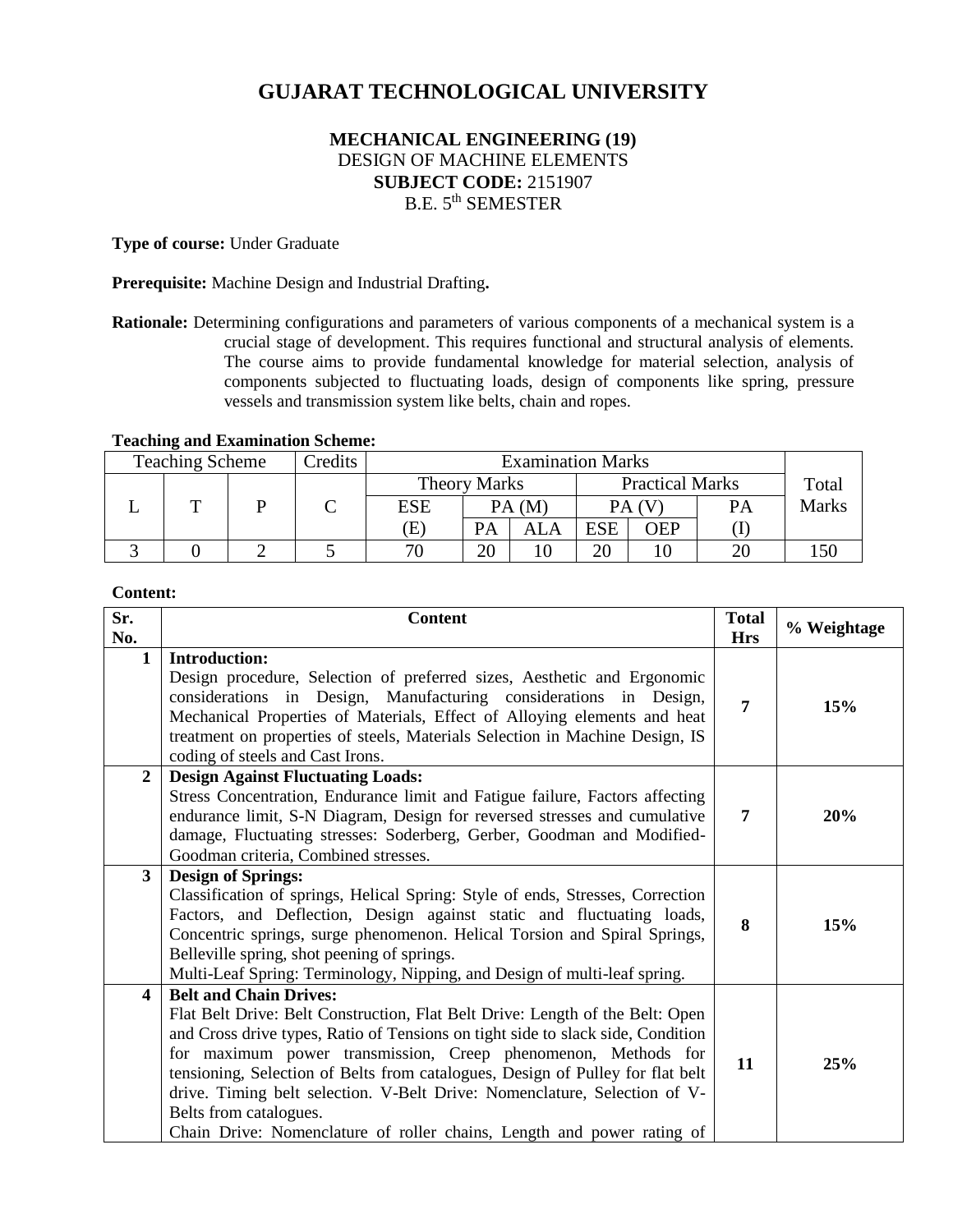| chains, Design of chain drive.                                                                                                                                                                                                                                                                                                                                                                                                                      |    |     |
|-----------------------------------------------------------------------------------------------------------------------------------------------------------------------------------------------------------------------------------------------------------------------------------------------------------------------------------------------------------------------------------------------------------------------------------------------------|----|-----|
| <b>Pressure Vessels:</b><br>Thin cylinders and spherical vessels, Wire wound cylinders. Thick cylinders:<br>Principal stresses in cylinder subjected to internal/external pressure, Lame's<br>equation, Clavarion's and Bernie's equations, Autofrettage, Compounding of<br>cylinders, Gasketted Joints, Thickness of cylindrical and spherical shells,<br>Design of End closures, Area compensations for nozzles. Introduction to<br>Design codes. | 11 | 25% |

## **Suggested Specification table with Marks (Theory):**

| <b>Distribution of Theory Marks</b> |       |         |         |         |         |  |  |
|-------------------------------------|-------|---------|---------|---------|---------|--|--|
| R Level                             | Level | A Level | N Level | E Level | C Level |  |  |
| 10                                  | 15    |         |         |         | 10      |  |  |

**Legends: R: Remembrance; U: Understanding; A: Application, N: Analyze and E: Evaluate C: Create and above Levels (Revised Bloom's Taxonomy)**

Note: This specification table shall be treated as a general guideline for students and teachers. The actual distribution of marks in the question paper may vary slightly from above table.

## **Reference Books:**

- 1. V B Bhandari, Design of Machine Elements, 3/e, McGraw Hill.
- 2. R C Juvinall, Fundamentals of Machine Component Design, 4/e, Wiley.
- 3. P C Gope, Machine Design: Fundamentals and Applications, 1/e PHI.
- 4. R L Norton, Machine Design An Introduction, Pearson.
- 5. E J Hearn, Mechanics of Materials, BH.

#### **Course Outcome:**

After learning the course the students should be able to:

- 1. Carryout preliminary selection of materials for mechanical components.
- 2. Analyse components subjected to fluctuating loads.
- 3. Design springs for mechanical application.
- 4. Design and select belt and chain drives.

## **List of Experiments:**

- 1. Exercise on material selection for given application.
- 2. Measure and compare properties of steel with different alloying elements.
- 3. Design of mechanical components subjected to fluctuating loads.
- 4. Determine fatigue strength of a material.
- 5. Design of springs.
- 6. Design of belt drives.
- 7. Design of chain drives.
- 8. Study performance of a belt drive for different tension (tightening) levels.
- 9. Design of pressure vessels. Exercise should include demonstration of use of codes (ASME Section VIII Div 2 and IS 2825 (1969)).

## **Design based Problems (DP)/Open Ended Problem:**

- 1. Design a spring for suspension system of a vehicle and validate the same.
- 2. Design a pressure vessel using conventional method learned, and using standard codes. Compare both the design.